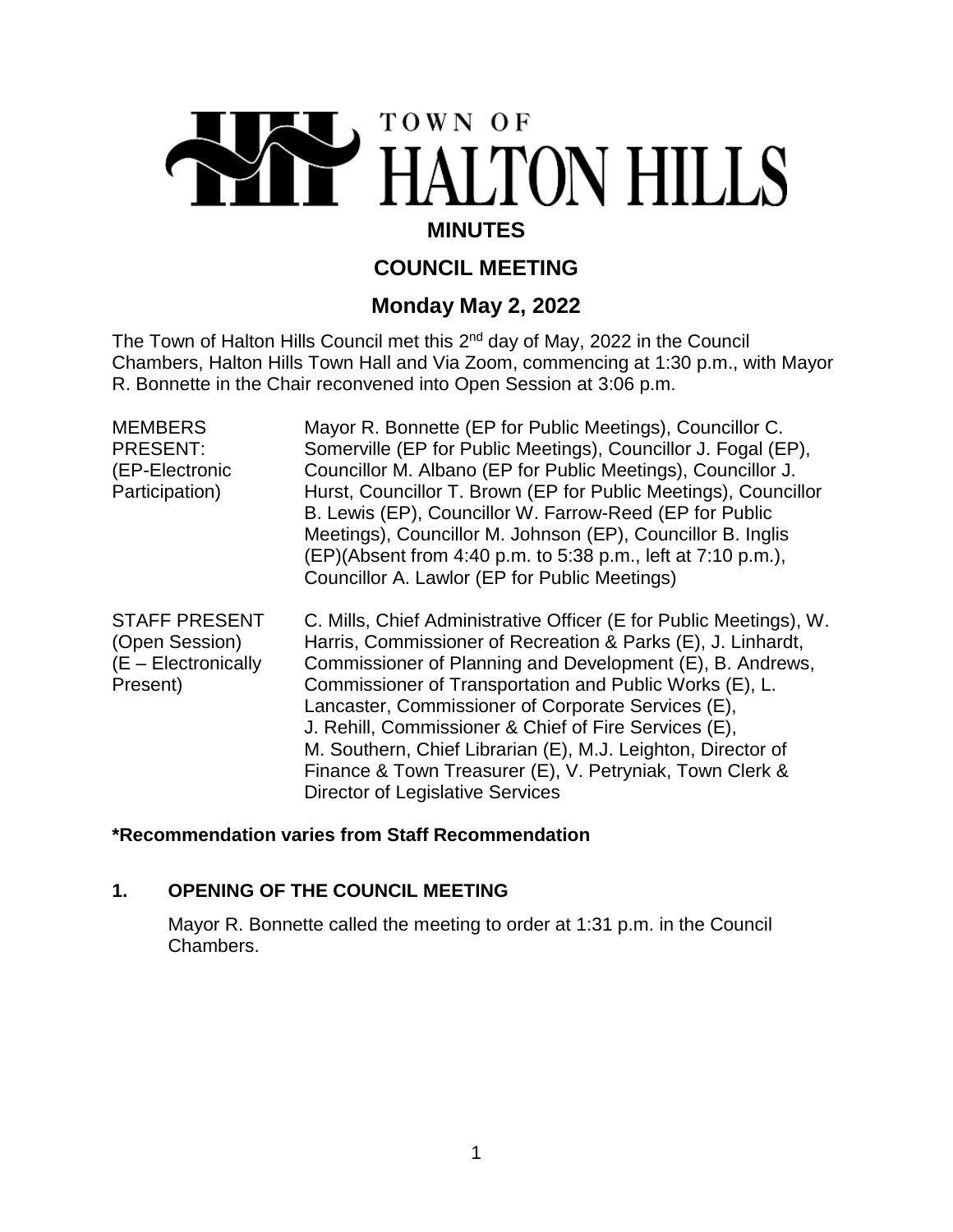# **2. CLOSED MEETING/CONFIDENTIAL REPORTS FROM OFFICIALS**

THAT the Council of the Town of Halton Hills meet in closed session in order to address the following matters:

## Resolution No. 2022-0084

Moved by: Councillor C. Somerville Seconded by: Councillor W. Farrow-Reed

2.1 REPORT NO. RP-2022-0008 dated April 14, 2022 regarding a proposed or pending acquisition or disposition of land by the municipality or local board. (Land Update)

2.2 MEMORANDUM NO. RP-2022-0004 dated April 14, 2022 regarding a proposed or pending acquisition or disposition of land by the municipality or local board. (Land Update)

2.3 Verbal update by C. Mills, Chief Administrative Officer regarding advice that is subject to solicitor-client privilege, including communications necessary for that purpose.

2.4 MEMORANDUM NO. RP-2022-0005 dated May 2, 2022 regarding information explicitly supplied in confidence to the municipality or local board by Canada, a province or territory or a Crown agency of any of them. (Operations)

**CARRIED**

# **3. RECONVENE INTO OPEN SESSION**

# Resolution No. 2022-0085

Moved by: Councillor B. Inglis Seconded by: Councillor M. Albano

THAT the Council for the Town of Halton Hills reconvene this meeting in open session.

**CARRIED**

Council reconvened in Open Session at 3:06 p.m.

# **4. NATIONAL ANTHEM**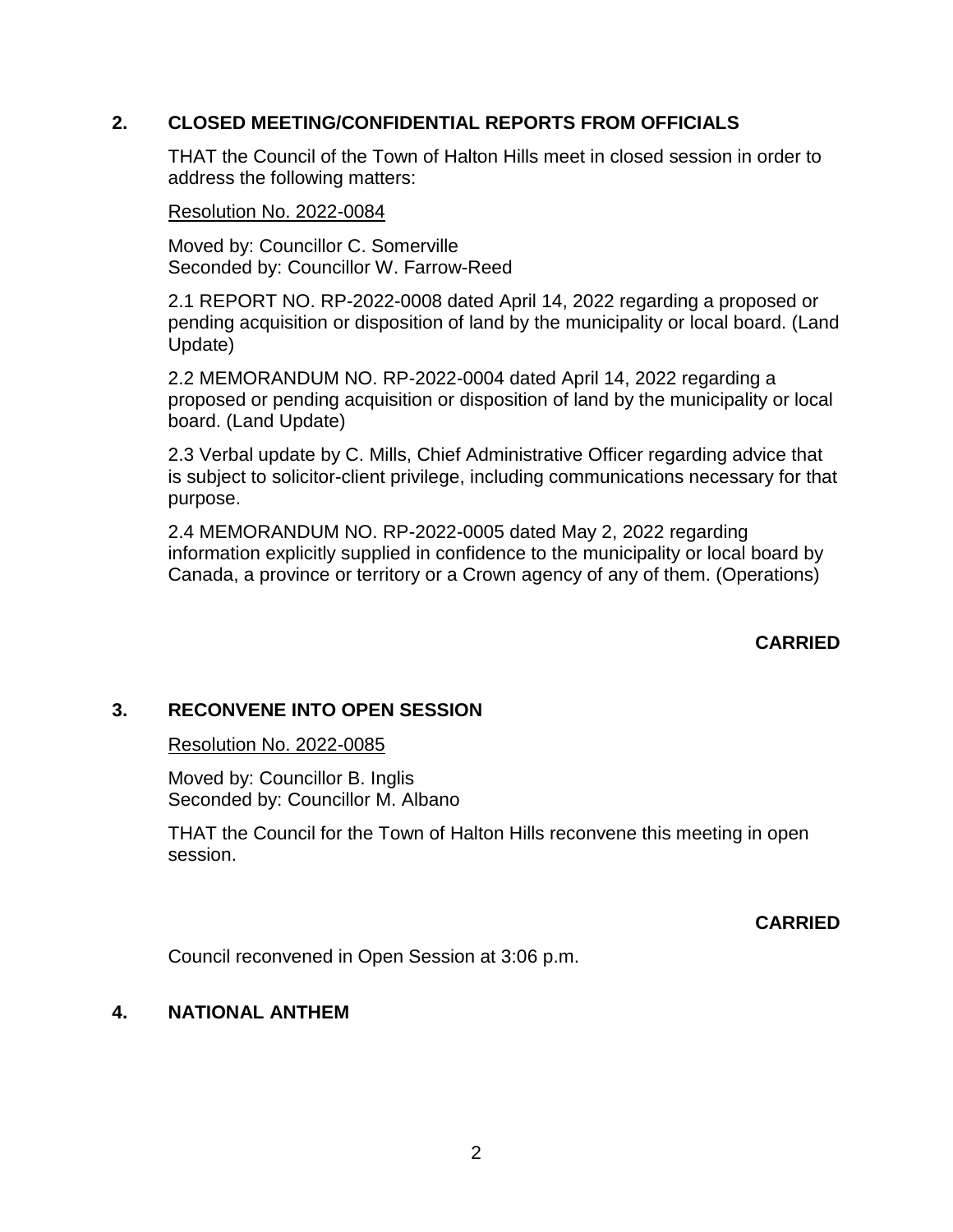# **5. LAND ACKNOWLEDGEMENT**

We would like to begin by acknowledging that the land on which we gather is part of the Treaty lands and Territory of the Mississaugas of the Credit.

# **6. ANNOUNCEMENTS**

# **1. Staff Recognition - Association of Ontario Road Supervisors**

Mayor R. Bonnette announced that the Association of Ontario Road Supervisors (AORS) has been serving public works professionals since 1961.1996, AORS was granted – by Provincial Legislation – the exclusive right to use the designation 'Certified Road Supervisor' (CRS). The four levels of certification – Associate, Certified Road Supervisor, Intermediate and Senior – have mandatory experience and education criteria established by the AORS Education Committee and Certificate board. Two Town employees have reached new levels of certification and on behalf of Council we would like to congratulate Adam Ling for his recent Associate Road Supervisor certification, and Trevor Williams for his Certified Road Supervisor – Intermediate certification. Their ongoing commitment to broaden their knowledge through training and education will help them both continue to serve the public more effectively.

# **2. Bike Swap & Loop Rides**

Councillor J. Fogal announced that the Used Bike Swap event was held this past weekend and raised over \$3000.00 for the Acton and Georgetown Foodbanks. Bikes and tricycles that are left over are being given away this Thursday between 5:00 p.m. to 7:00 p.m. at the Public Works yard.

Councillor J. Fogal announced that the Loop Ride event is being held May 19<sup>th</sup>. The first loop is the Georgetown Southwest loop ride which is more family oriented. The second loop is the 20 km Georgetown loop which is for intermediate or advanced level riders. Both loops will depart from the Gellert Centre parking lot. More information can be found on the Town's website at [www.haltonhills.ca/cycling](http://www.haltonhills.ca/cycling)

# **7. EMERGENCY BUSINESS MATTERS**

NIL

# **8. DISCLOSURES OF PECUNIARY INTEREST/CONFLICT OF INTEREST**

NIL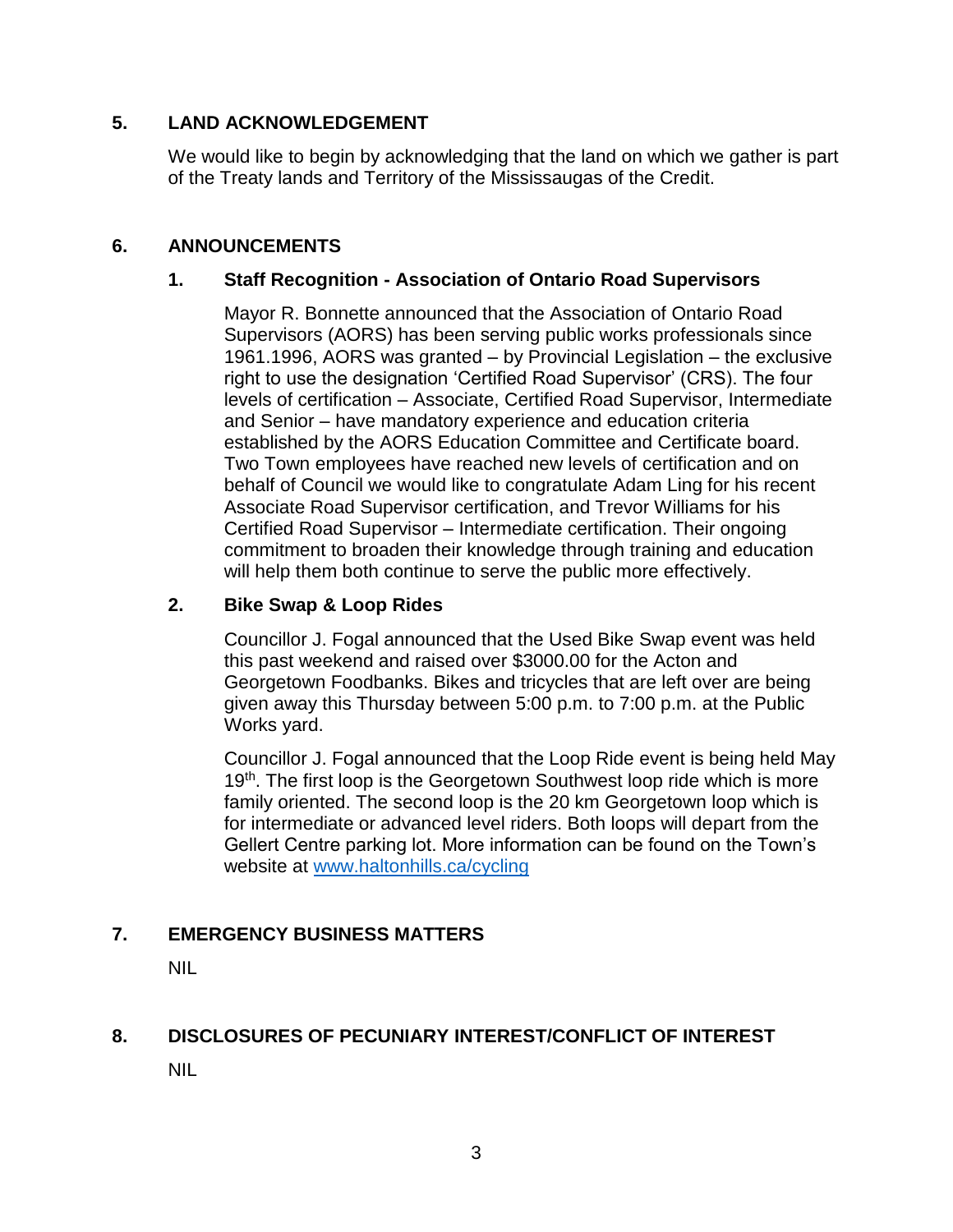# **9. COUNCIL DELEGATIONS/PRESENTATIONS**

NIL

# **10. RESOLUTION PREPARED TO ADOPT THE MINUTES OF THE PREVIOUS MEETING(S) OF COUNCIL**

Resolution No. 2022-0086

Moved by: Councillor J. Hurst Seconded by: Councillor J. Fogal

THAT the following minutes are hereby approved:

10.1 Confidential Minutes of the Council Meeting held on Monday April 11, 2022.

10.2 Minutes of the Council Meeting held on Monday April 11, 2022.

10.3 Minutes of the Public Meeting held on Monday April 11, 2022. (Public Meeting-2022-0001)

10.4 Minutes of the Public Meeting held on Monday April 11, 2022. (Public Meeting-2022-0002)

# **CARRIED**

# **11. MOTION TO APPROVE CONSENT ITEMS**

Item Nos. 1 & 8 were held for discussion and moved to General Committee.

**2. Dedication of certain lands as part of the public highway system. Halton Hills Drive Connection; and Renaming a Portion of Existing Halton Hills Drive to Humberstone Drive D12SUB15.001 Worthington Homes (Humberstone) Inc. Subdivision Development**

THAT Report No. PD-2022-0016 dated April 13, 2022, regarding the dedication of certain lands as part of the public highway system be received;

AND FURTHER THAT staff be authorized to bring forward a by-law to dedicate and formally name, the lands described as Part of Lot 18, Concession 8, shown as Part 10, on the draft reference plan prepared by Van Harten Surveying Inc. and dated April 14, 2022 (Project 28292-20), (hereinafter "the Halton Hills Drive Connection"), as part of the public highway system known as Halton Hills Drive;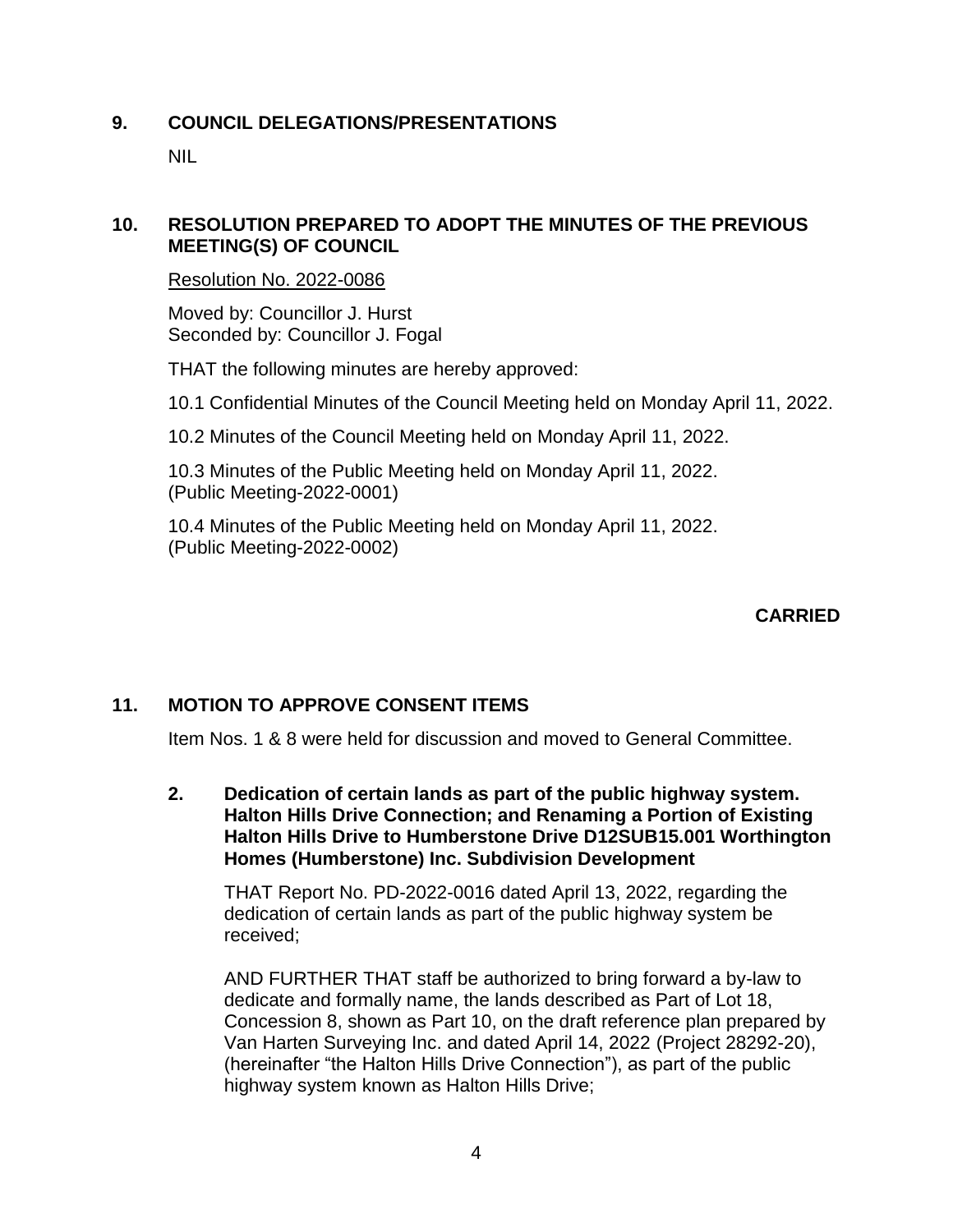AND FURTHER THAT staff be authorized to bring forward a by-law to: (1) change the street name of that section of the existing Halton Hills Drive described as Part of Lot 18, Concession 8, shown as Parts 2 and 5, 20R-9090, to be renamed Humberstone Drive; (2) dedicate the lands shown as Part 11, on the draft reference plan prepared by Van Harten Surveying Inc. and dated April 14, 2022 (Project 28292-20), as part of the public highway system such that it forms part of Humberstone Drive; and (3) dedicate Part 3, 20R-9090 to effectively lift the reserve and provide legal access from Halton Hills Drive to Humberstone Drive (hereinafter "the Humberstone Drive Extension");

AND FURTHER THAT staff be authorized to bring forward a by-law to dedicate and formally name, the lands described as Part of Lot 18, Concession 8, shown as Part 15, on the draft reference plan prepared by Van Harten Surveying Inc. and dated April 15, 2022 (Project 28292-20), as part of the public highway system known as Windtree Way (hereinafter "Windtree Way Extension").

**CARRIED**

#### **3. Recommendation Report for Removal of Holding (H) Provision for 11450 Steeles Avenue (Premier Gateway Employment Area)**

THAT Report No. PD-2022-0022, dated April 19, 2022, with respect to "Recommendation Report for Removal of Holding (H) Provision for 11450 Steeles Avenue (Premier Gateway Employment Area)", be received;

AND FURTHER THAT the request to remove the Holding (H) Provision from Zoning By-law 57-91, as amended by By-law 2000-138, for the lands described as Part of Lot 15, Concession 5, Town of Halton Hills, Regional Municipality of Halton, municipally known as 11450 Steeles Avenue (Premier Gateway Employment Area), be approved;

AND FURTHER THAT the necessary By-law be enacted to authorize the removal of the Holding (H) Provision, as generally shown in SCHEDULE 3 of this report.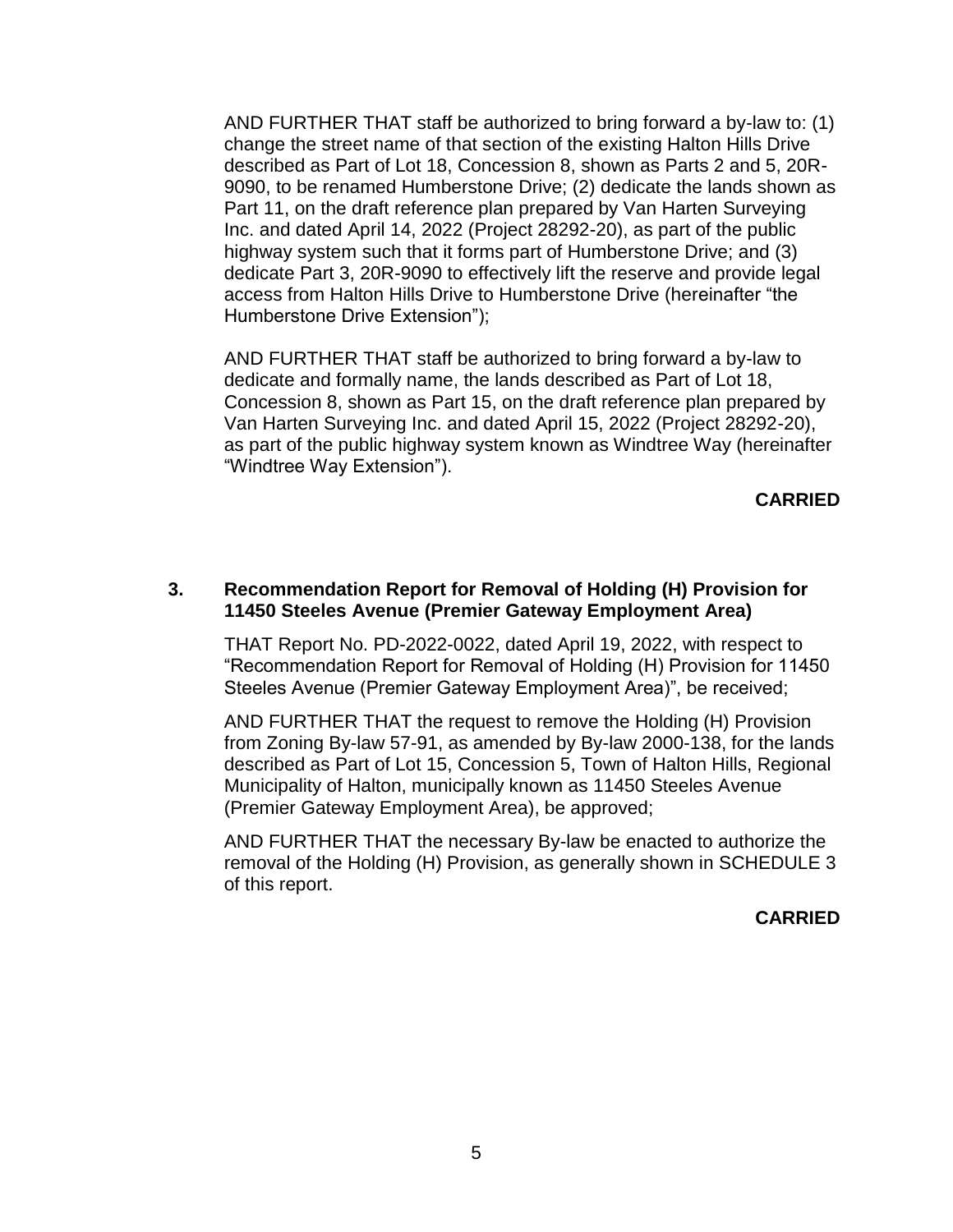## **4. Heritage Permit Application and Cultural Heritage Evaluation Report Terms of Reference**

THAT Report No. PD-2022-0023 dated April 8, 2022, titled "Heritage Permit Application and Cultural Heritage Evaluation Report Terms of Reference" be received;

AND FURTHER THAT Council adopt the Heritage Permit Application Form as contained within Appendix A of Report PD-2022-0023;

AND FURTHER THAT Council adopt the Cultural Heritage Evaluation Report Terms of Reference as contained within Appendix B of Report PD-2022-0023.

# **CARRIED**

# **5. Award of Purchase for Town Hall Dedicated Outdoor Air System (DOAS)**

THAT Report No. RP-2022-0011, dated May 2, 2022, for the Award of Purchase for Town Hall Dedicated Outdoor Air System (DOAS) be received;

AND FURTHER THAT Council approves of the award of Request for Tender T-067-22 to HTS Engineering Ltd, 735 South Service Road, Unit #4, Stoney Creek, ON L8E 5S7 in the amount of \$117,450.00 plus applicable tax;

AND FURTHER THAT the Senior Manager of Purchasing and Risk Management be authorized to issue a purchase order to HTS Engineering Ltd, 735 South Service Road, Unit #4, Stoney Creek, ON L8E 5S7 in the amount of \$117,450.00 plus applicable tax.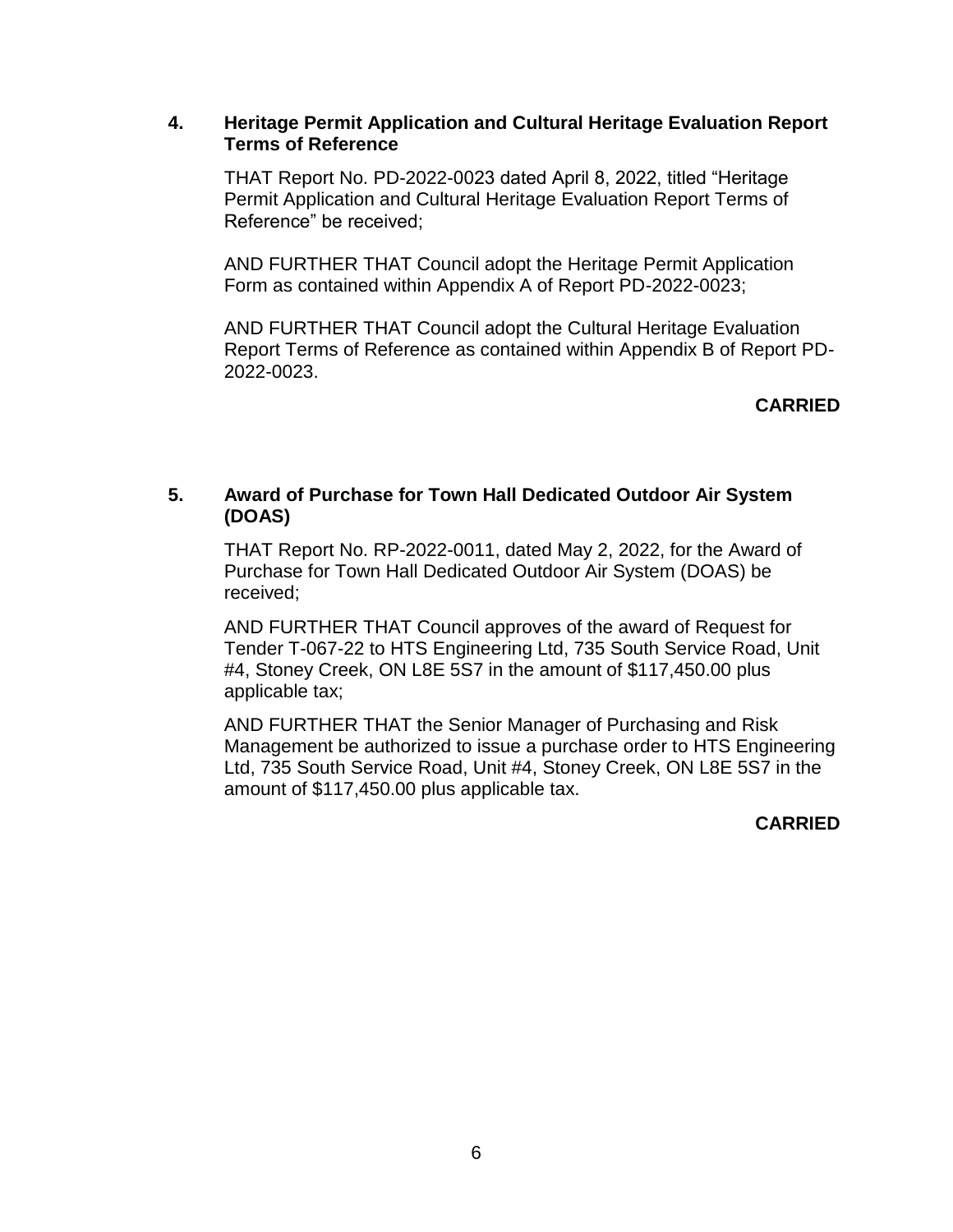## **6. Award for Tender for 2022 Pavement Management Program, Part A**

THAT Report No. TPW-2022-0019, dated April 4, 2022, regarding Award for Tender for 2022 Pavement Management Program, Part A, be received;

AND FURTHER THAT Pacific Paving Limited, 5845 Luke Road, Suite 204, Mississauga, Ontario, L4W 2K5, be awarded Tender No. T-021-22, 2022 Pavement Management Program, Part A, at a total amount of \$481,167.60 (plus applicable taxes);

AND FURTHER THAT Council authorizes the Mayor and Clerk to execute the necessary contract documents for the project.

# **CARRIED**

# **7. 2022 Final Property Tax Rates**

THAT Report No. CORPSERV-2022-0013 dated April 21, 2022, regarding the 2022 Final Property Tax Rates, be received;

AND FURTHER THAT staff bring forward a by-law authorizing Council to provide for Final Property Tax Rates for the 2022 taxation year;

AND FURTHER THAT installment due dates for the Final Property Tax Rates be set as June 28, 2022 and September 28, 2022;

AND FURTHER THAT installment due dates for taxpayers on the Ten (10) Monthly Pre-Authorized Tax Payment Plan for the latter half of 2022 be set as June 28, July 27, August 29, September 28, October 27 and for first half of 2023, set as January 27, February 24, March 29, April 26 and May 29;

AND FURTHER THAT installment due dates for those on the Installment Pre-Authorized Payment Plan for 2022 be set as June 28, 2022 and September 28, 2022;

AND FURTHER THAT the payment of property taxes for (portions of) properties classed as farmland (FT) shall be due in full on September 28, 2022.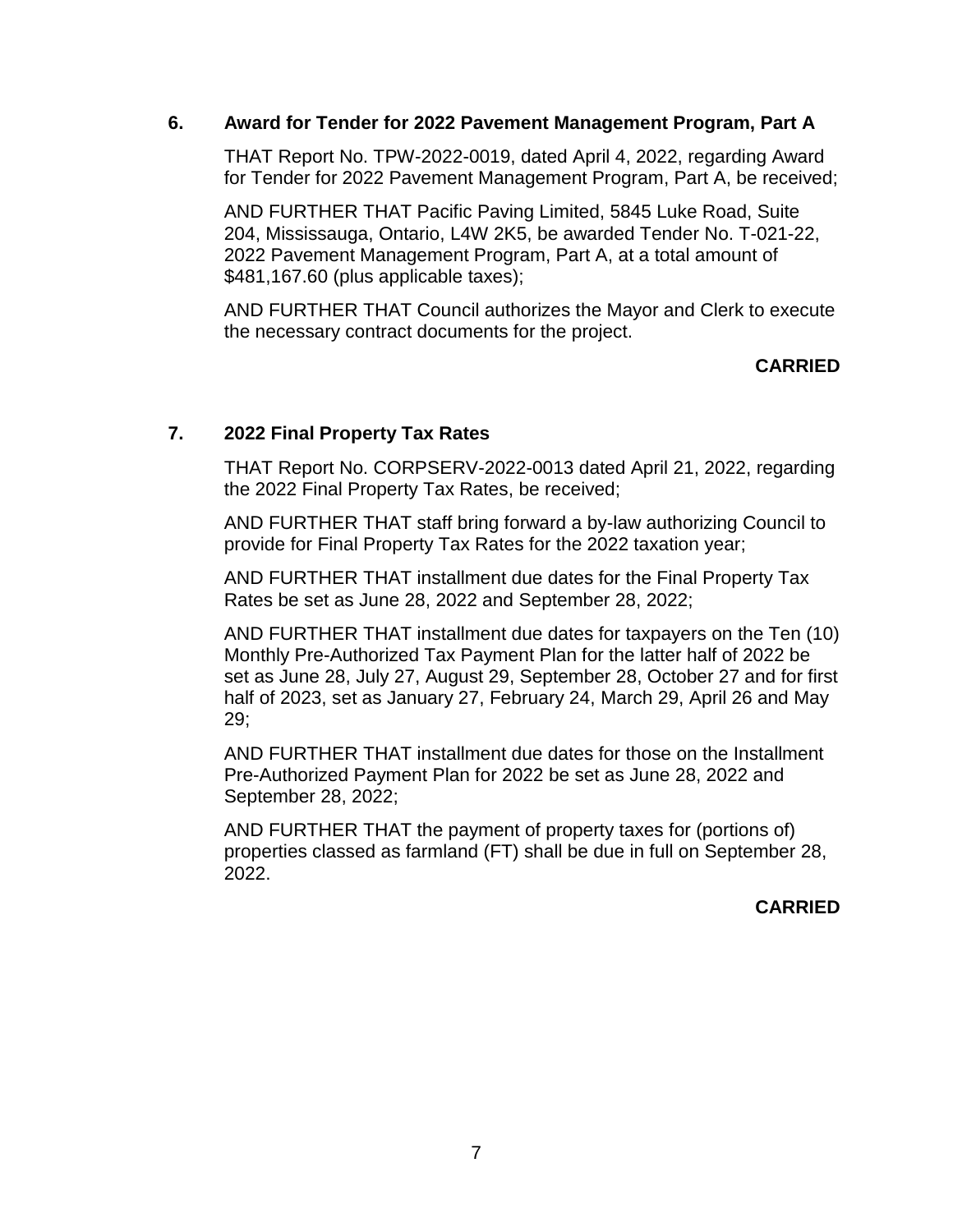# **12. GENERAL COMMITTEE**

## Resolution No. 2022-0088

Moved by: Councillor M. Johnson Seconded by: Councillor C. Somerville

THAT Council do now convene into General Committee.

# **CARRIED**

# **Councillor J. Hurst assumed the role of Presiding Officer.**

# **12.1. Public Meetings / Hearings**

NIL

# **12.2. Delegations/Presentations regarding items in General Committee**

# **a. Alex Fuller, Director of Communications - Town of Halton Hills**

A. Fuller provided a presentation to General Committee regarding Virtual Consultation.

(Refer to Item No. 12.3.a, Report No. ADMIN-2022-0016. Presentation on file in the Clerks office.)

# **b. Damian Szybalski, Director Economic Development, Innovation & Culture and Jeff Markowiak, Director of Development Review - Town of Halton Hills**

D. Szybalski and J. Markowiak provided a presentation to General Committee regarding Ontario Housing Affordability Task Force Report – Town Staff Response.

(Refer to Item No. 12.3.b, Report No. ADMIN-2022-0018 & Item No. 12.3.d, Report No. PD-2022-0031. Presentation on file in the Clerks office.)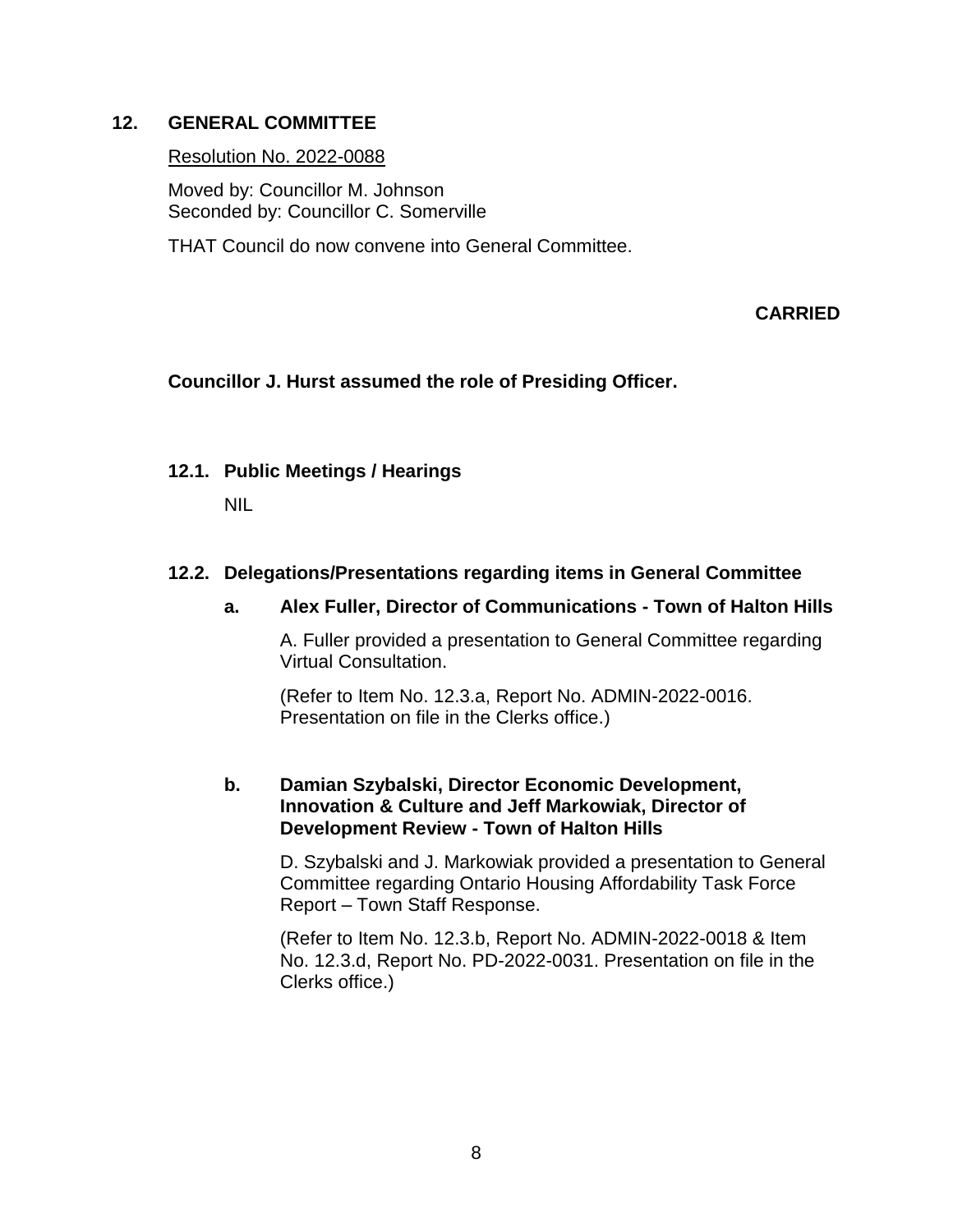## **c. Stephen Hamilton, Manager of Facilities Capital Projects - Town of Halton Hills**

S. Hamilton provided a presentation to General Committee regarding Arenas Heat Recovery and Dehumidification Project Update.

(Refer to Item No. 12.3.e, Report No. RP-2022-0009. Presentation on file in the Clerks office.)

# **12.3. Municipal Officers Reports to be Considered by General Committee**

# **a. REPORT NO. ADMIN-2022-0016**

Recommendation No. GC-2022-0036

THAT Report No. ADMIN-2022-0016 dated April 14, 2022 regarding virtual consultation be received;

AND FURTHER THAT the Town continue to offer public consultation in a virtual or in person format as determined by the project manager in consultation with Communications staff, using proposed criteria as a guide;

AND FURTHER THAT Communications create a Staff Guide to Public Consultation Events;

AND FURTHER THAT the consultation approach for significant projects be included in the Terms of Reference which will be approved by Council;

AND FURTHER THAT concurrent hybrid consultation (simultaneous virtual and in person events) be selectively used for topics not requiring break out groups, recognizing resource requirements, site and technology restrictions;

AND FURTHER THAT staff review the costs of equipping rooms with technology to enhance the virtual consultation experience;

AND FURTHER THAT Communications and project staff continue to track the time required to host virtual consultation events and review resource requirements for consideration in the 2023 budget;

AND FURTHER THAT staff report back to Council on the time and resource requirements for hosting virtual consultation events.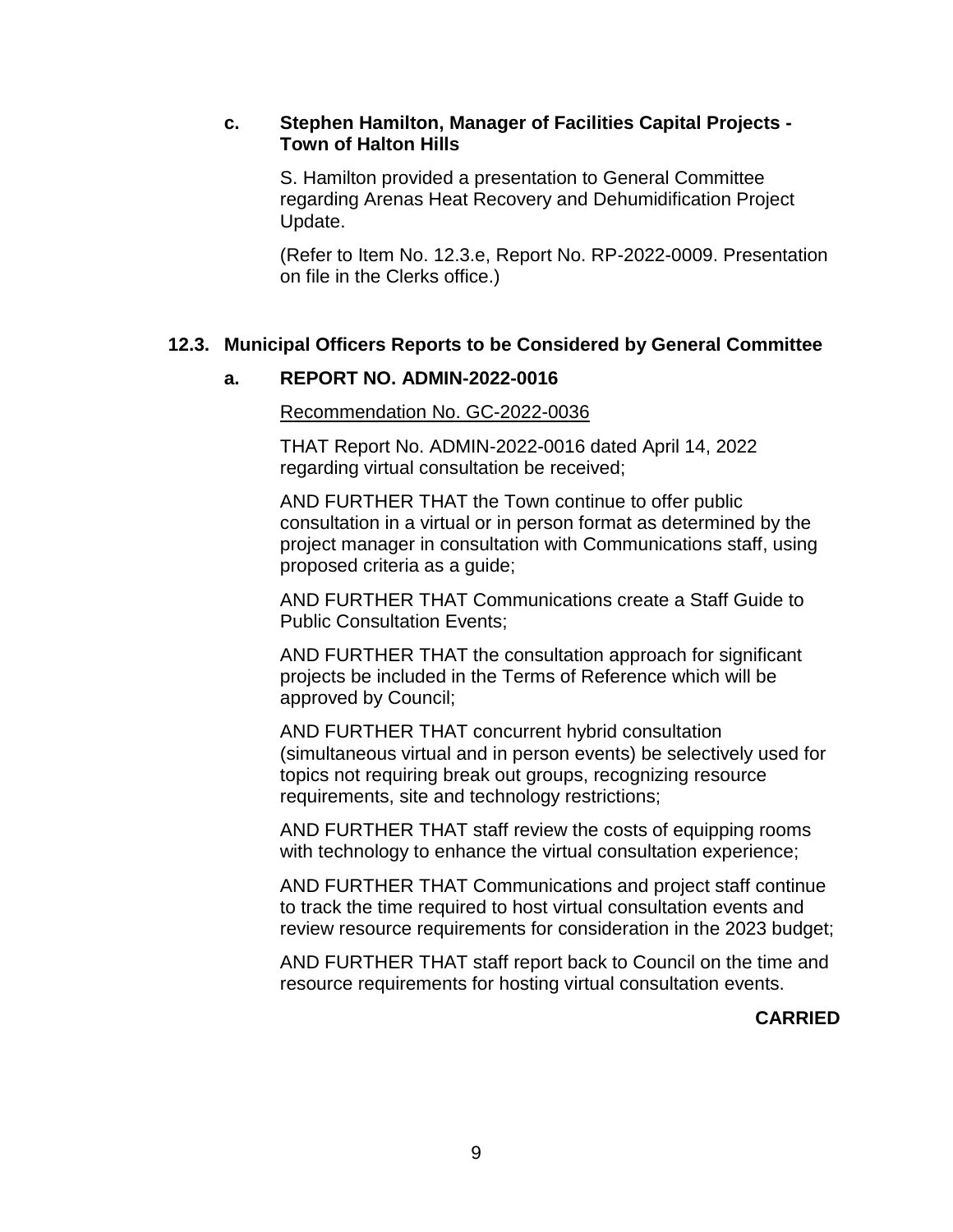## **b. REPORT NO. ADMIN-2022-0018**

#### Recommendation No. GC-2022-0037

THAT Report No. ADMIN-2022-0018, dated April 14, 2022, regarding the Ontario Housing Affordability Task Force report, be received;

AND FURTHER THAT the Mayor submit a letter to the Minister of Municipal Affairs and Housing summarizing the Town's comments on the Ontario Housing Affordability Task Force report;

AND FURTHER that a copy of this report be provided to the Premier of Ontario, Ontario Minister of Municipal Affairs and Housing, Ontario Minister of Economic Development, Job Creation and Trade, Association of Municipalities of Ontario (AMO), Federation of Canadian Municipalities (FCM), Canada Mortgage and Housing Corporation (CMHC), Minister of Families, Children and Social Development, Big City Mayors' Caucus, Small Urban GTHA Mayors, Halton Region, the City of Burlington, the Town of Milton, the Town of Oakville, and Halton Area MPs and MPPs.

# **CARRIED**

#### **c. REPORT NO. ADMIN-2022-0019**

#### Recommendation No. GC-2022-0038

THAT Report No. ADMIN-2022-0019 dated April 13, 2022 regarding the Municipal Business Processes - Delegated Authority to Senior Management be received;

AND FURTHER THAT Council enact a by-law to delegate certain authorities that are minor in nature to Senior Management staff.

#### **CARRIED**

#### **d. REPORT NO. PD-2022-0031**

#### Recommendation No. GC-2022-0039

THAT Report No. PD-2022-0031, dated April 25, 2022, regarding "Bill 109, More Homes for Everyone Act – Comments", be received for information.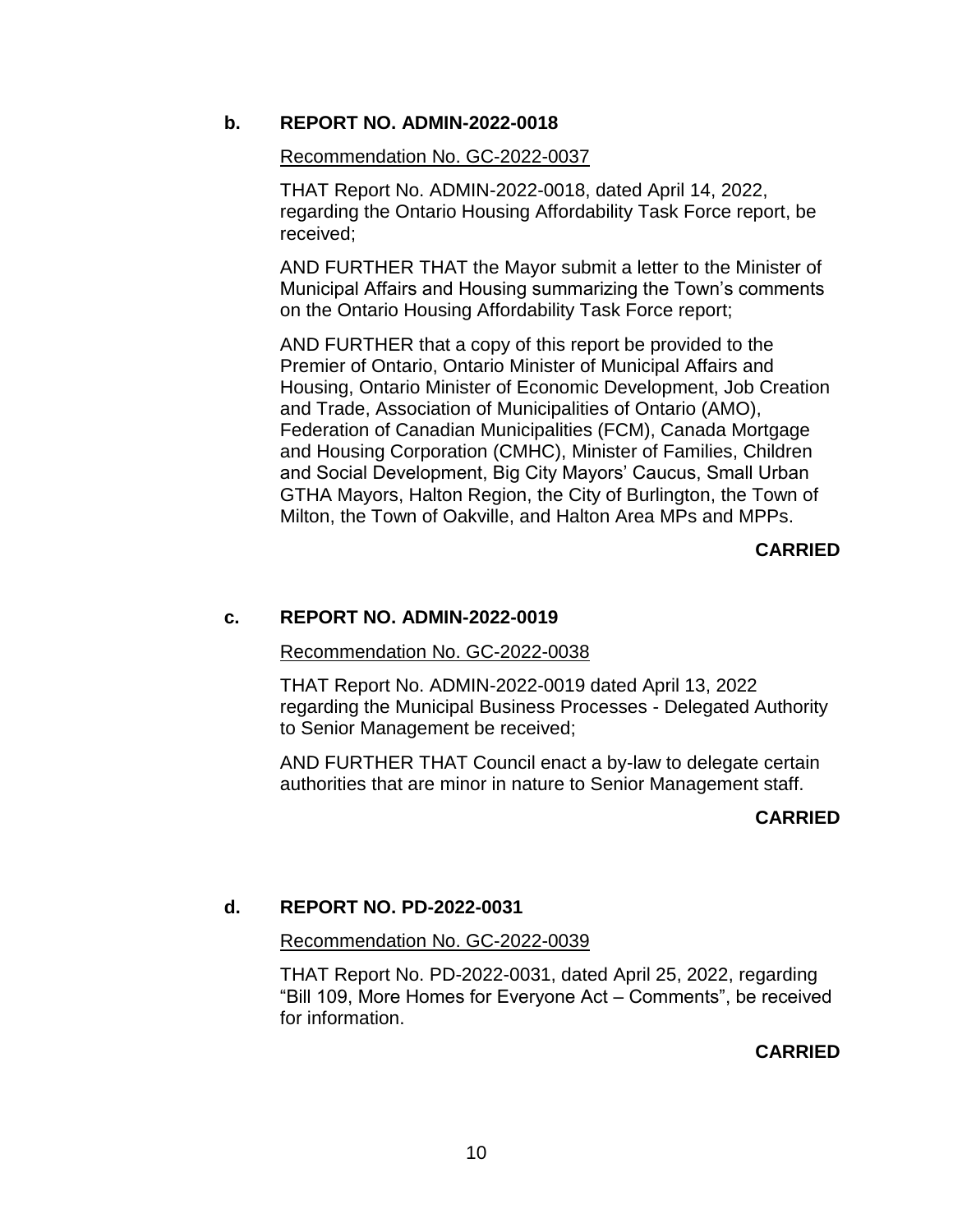## **e. REPORT NO. RP-2022-0009**

#### Recommendation No. GC-2022-0040

THAT Report No. RP-2022-0009 dated May 2, 2022 regarding the Arenas Heat Recovery and Dehumidification Projects Update be received;

AND FURTHER THAT Council pre-approve the award of the two dehumidifiers at Mold-Masters Sportsplex and one dehumidifier at Acton Arena and Community Centre subject to awarding to the low compliant bid:

AND FURTHER THAT Council authorize the Senior Manager of Purchasing and Risk Management to issue a purchase order to the lowest compliant bidder for the purchase of the dehumidifiers at both arenas to an upset limit of \$1,572,327.00 plus applicable taxes;

AND FURTHER THAT Council approve an increase to the capital budget of \$1,787,084, (original budget of \$3,042,000 revised to \$4,829,084) for the design and construction of the heat recovery and dehumidification projects at Mold-Masters Sportsplex and the Acton Arena and Community Centre, including upgraded electrical services as outlined in this report;

AND FURTHER THAT Council direct staff to close 7300-02-2001, CEP-HVAC Performance Testing and Retrofit project and return \$382,000 to the capital replacement reserve;

AND FURTHER THAT Council direct staff to return \$386,224 of unused capital funding from project 8400-02-2005, Town Hall Renovations Phase 1 to the capital replacement reserve;

AND FURTHER THAT staff are authorized to transfer \$768,224 of funds from the capital replacement reserve to finance the net shortfall in the Arenas Heat Recovery and Dehumidification project (\$1,787,084 less \$1,018,860);

AND FURTHER THAT Council authorize the Senior Manager of Purchasing and Risk Management to issue a purchase order to Efficiency Engineering of 225 Pinebush Road, Suite 202,Cambridge, ON as a single source supplier of additional design and engineering services to an upset fee limit of \$80,645.00 +HST as outlined in this report;

AND FURTHER THAT Staff be directed to bring back any further update reports impacting the budget or timing for this project.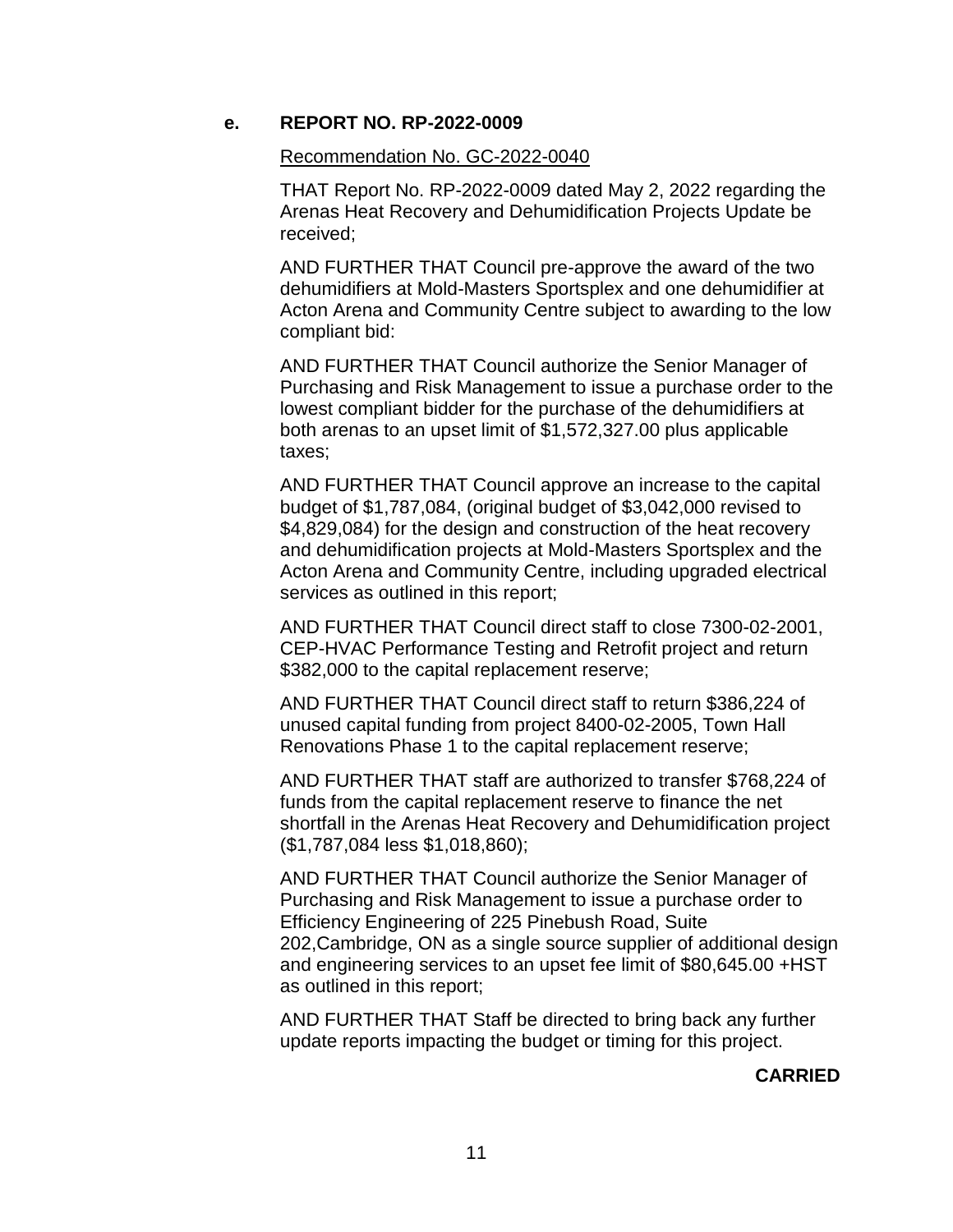## **11.1. Update to the Public Engagement Charter**

Moved from the Consent portion of the agenda.

Recommendation No. GC-2022-0041

THAT **Report No. ADMIN-2022-0017** regarding Update to the Public Engagement Charter be received;

AND FURTHER THAT Council approve the recommended updates to the charter;

AND FURTHER THAT Communications share the updated charter with staff and post on the website.

## **CARRIED**

# **8. Hungry Hollow Trail Expansion Phase 2 – Tender Award**

Moved from the Consent portion of the agenda.

Recommendation No. GC-2022-0042

THAT **Report No. RP-2022-0010** dated April 14, 2022 regarding Hungry Hollow Trail Expansion Phase 2 – Tender Award be received;

AND FURTHER THAT Council approve the award of tender T-044-22 Hungry Hollow Trail Expansion Phase 2 to Hawkins Contracting Services Limited of 117 Ringwood Drive Unit #5, Stouffville, Ontario (L4A 8C1) for \$565,411.81 exclusive of HST;

AND FURTHER THAT the Senior Manager of Purchasing and Risk Management be authorized to issue a Purchase Order for \$565,411.81 exclusive of tax to Hawkins Contracting Services Limited of 117 Ringwood Drive Unit #5, Stouffville, Ontario (L4A 8C1) for the award of T-044-22 Hungry Hollow Trail Expansion Phase 2.

AND FURTHER THAT the additional funds in the amount of \$121,437.71 be funded from the Parkland: Cash-in-Lieu Reserve if required.

AND FURTHER THAT staff report back on the status of the Infrastructure Canada Active Transportation Fund grants in the event that the Town is successful in receiving the grants.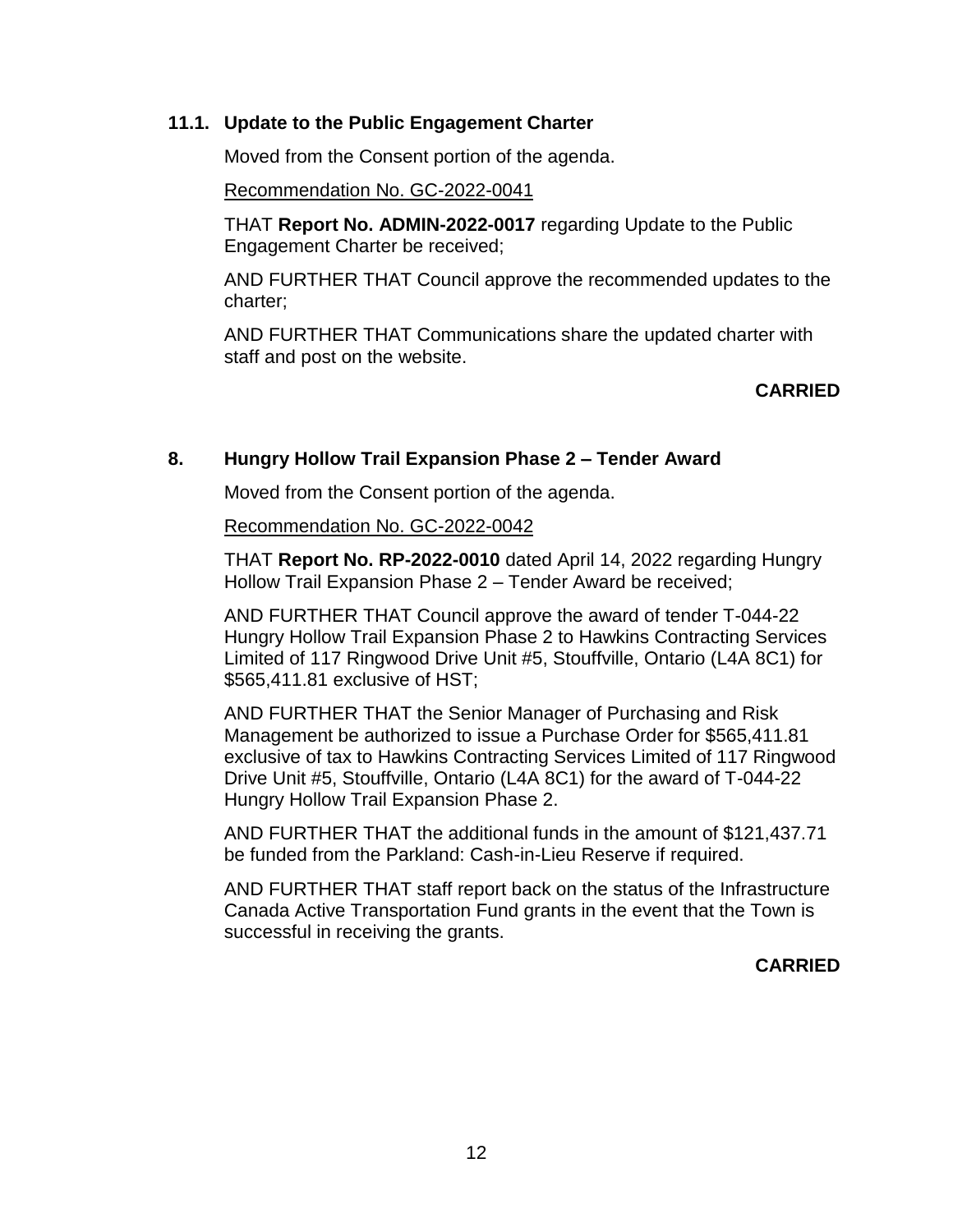# **4. Adjourn back into Council**

Recommendation No. GC-2022-0043

THAT General Committee do now reconvene into Council.

# **13. REPORTS AND RECOMMENDATIONS FORWARDED FROM GENERAL COMMITTEE FOR APPROVAL**

Resolution prepared to adopt the Recommendations of the General Committee

Resolution No. 2022-0089

Moved by: Councillor W. Farrow-Reed Seconded by: Councillor T. Brown

THAT the recommendations contained in the following Reports & Memorandums from the Monday May 2nd, 2022 General Committee Meeting are hereby adopted as presented:

Report No. ADMIN-2022-0016 - GC-2022-0036

Report No. ADMIN-2022-0018 - GC-2022-0037

Report No. ADMIN-2022-0019 - GC-2022-0038

Report No. PD-2022-0031 - GC-2022-0039

Report No. RP-2022-0009 - GC-2022-0040

Report No. ADMIN-2022-0017 - GC-2022-0041

Report No. RP-2022-0010 - GC-2022-0042

**CARRIED**

# **14. REPORTS OF THE STANDING COMMITTEES (ADOPTION / RECEIPT OF MINUTES & RECOMMENDATIONS)**

NIL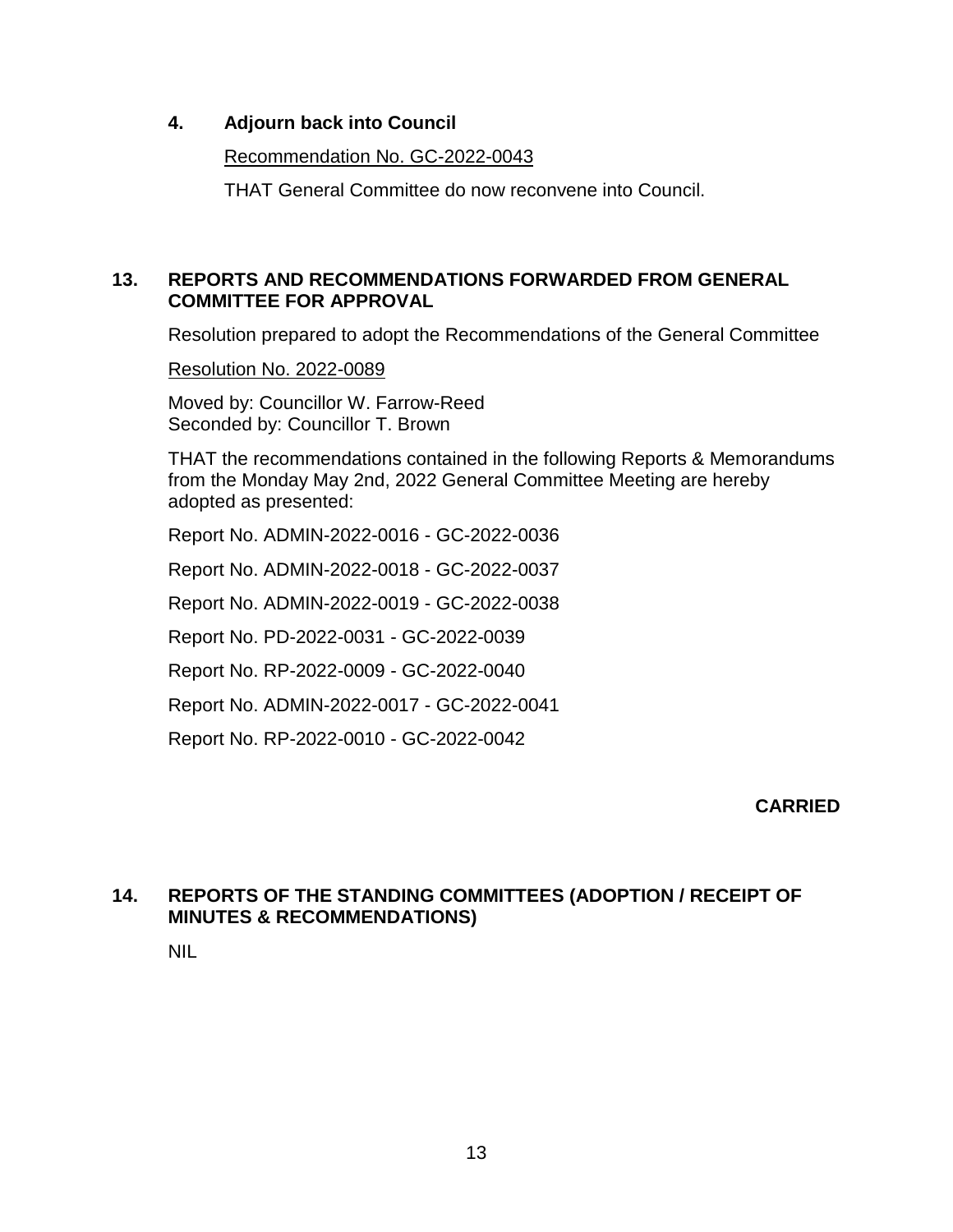## **15. PETITIONS/COMMUNICATIONS/MOTIONS**

## **1. Flying of the Every Child Matters Flag**

Resolution No. 2022-0090

Moved by: Councillor A. Lawlor Seconded by: Councillor B. Lewis

WHEREAS the Town of Halton Hills Flag Raising and Proclamation Policy 2021-0003 ("the Policy") regulates the flying of flags and half-masting guidelines for all flags flown at Town facilities;

AND WHEREAS the Policy has made provisions for the Mississaugas of the Credit, First Nations (MCFN) Flag to be flown only at Town Hall, Acton Arena and Community Centre and the Halton Hills Cultural Centre being prime locations reflecting ceremonial and programming activities in Halton Hills;

AND WHEREAS the Policy states that "at NO time shall more than one flag be flown on any pole at a time";

AND WHEREAS in line with the Assembly of First Nations call to raise the Every Child Matters flag until all indigenous children's remains are recovered, named and returned to their homeland physically or symbolically with proper traditional ceremonies;

AND WHEREAS the courtesy pole located at Town Hall would not be continuously available to fly the Every Child Matters flag for this undetermined length of time;

AND WHEREAS after consulting with the Mississaugas of the Credit First Nation, they have agreed it is appropriate to fly the Every Child Matters Flag under the MCFN flag at Town facilities;

NOW THEREFORE BE IT RESOLVED that Council for the Town of Halton Hills make an exception to the Policy rule to not fly more than one flag on any pole at a time, to allow the Every Child Matters and MCFN flags fly on the same pole;

AND FURTHER THAT once the Every Child Matters flag has been raised with the MCFN flag, the Town will cease to lower flags to half mast in response to the locating of future indigenous children's graves, unless requested by the Federal Government, Assembly of First Nations or the Mississaugas of the Credit First Nation.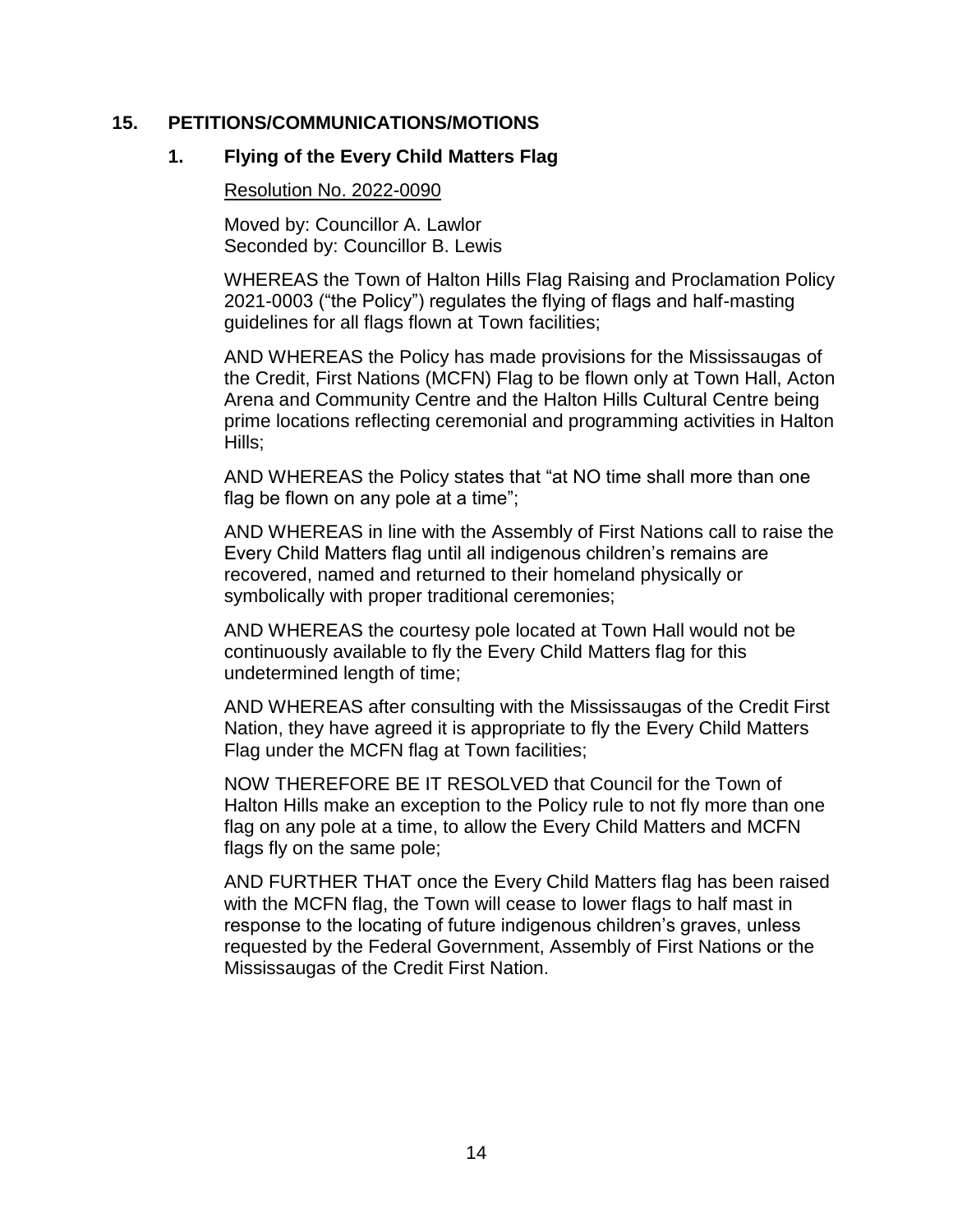# **Recorded Vote:**

**In Favor:** Mayor R. Bonnette, Councillor M. Albano, Councillor J. Hurst, Councillor M. Johnson, Councillor A. Lawlor, Councillor J. Fogal, Councillor T. Brown, Councillor W. Farrow-Reed, Councillor C. Somerville, Councillor B. Lewis

**Absent:** Councillor B. Inglis

**CARRIED**

# **16. ADVANCE NOTICE OF MOTION**

NIL

# **17. MOTION TO RECEIVE AND FILE GENERAL INFORMATION PACKAGE**

## Resolution No. 2022-0091

Moved by: Councillor A. Lawlor Seconded by: Councillor B. Lewis

THAT the General Information Package dated May 2, 2022 be received.

# **CARRIED**

# **18. STATUTORY PUBLIC MEETING(S) - Start at 6:00 p.m.**

#### **18.1. 9 Caroline Street (Georgetown)**

# **a. REPORT NO. PD-2022-0024**

Resolution No. 2022-0092

Moved by: Councillor J. Fogal Seconded by: Councillor T. Brown

THAT Report No. PD-2022-0023, dated April 7, 2022, with respect to a "Public Meeting for a proposed Zoning By-law Amendment to permit 3 street townhouse units at 9 Caroline Street (Georgetown)", be received;

AND FURTHER THAT all agency and public comments be referred to staff for a further report regarding the disposition of this matter.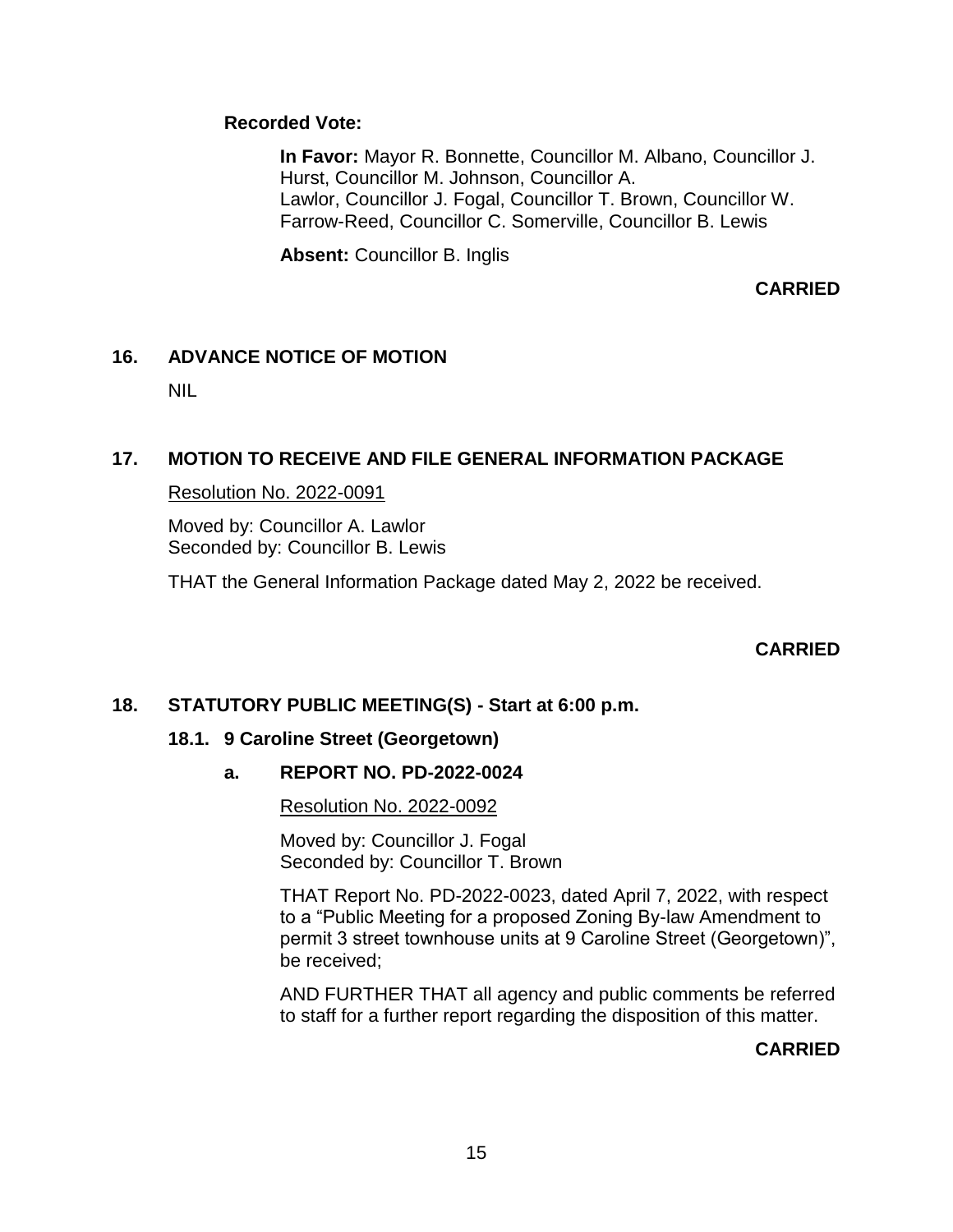## **18.2. Development Charges (DC) by-law update, Community Benefits Charges (CBC) by-law, Parkland Dedication by-law update**

# **a. REPORT NO. CORPSERV-2022-0012**

Resolution No. 2022-0093

Moved by: Councillor C. Somerville Seconded by: Councillor T. Brown

THAT Report No. CORPSERV-2022-012, dated April 19, 2022, regarding the Development Charges (DC) by-law update, Community Benefits Charges (CBC) by-law, and Parkland Dedication by-law update – Public Meeting, be received;

AND FURTHER THAT all comments received from agencies and the public be referred to staff for inclusion in the final report and bylaws for consideration by Council regarding the DC, CBC and Parkland Dedication by-law updates.

**CARRIED**

# **19. MOTION TO APPROVE CLOSED SESSION ITEMS**

Resolution No. 2022-0094

Moved by: Councillor W. Farrow-Reed Seconded by: Councillor M. Johnson

THAT the recommendations contained in the following Confidential Reports from the Monday May 2nd, 2022 Closed Session of Council are hereby adopted as presented;

AND FURTHER THAT staff carry out any of Council's direction on these matters as set out in the Confidential minutes dated May 2, 2022.

Report No. RP-2022-0008

Memorandum No. RP-2022-0004

Verbal update from C. Mills, Chief Administrative Officer

Memorandum No. RP-2022-0005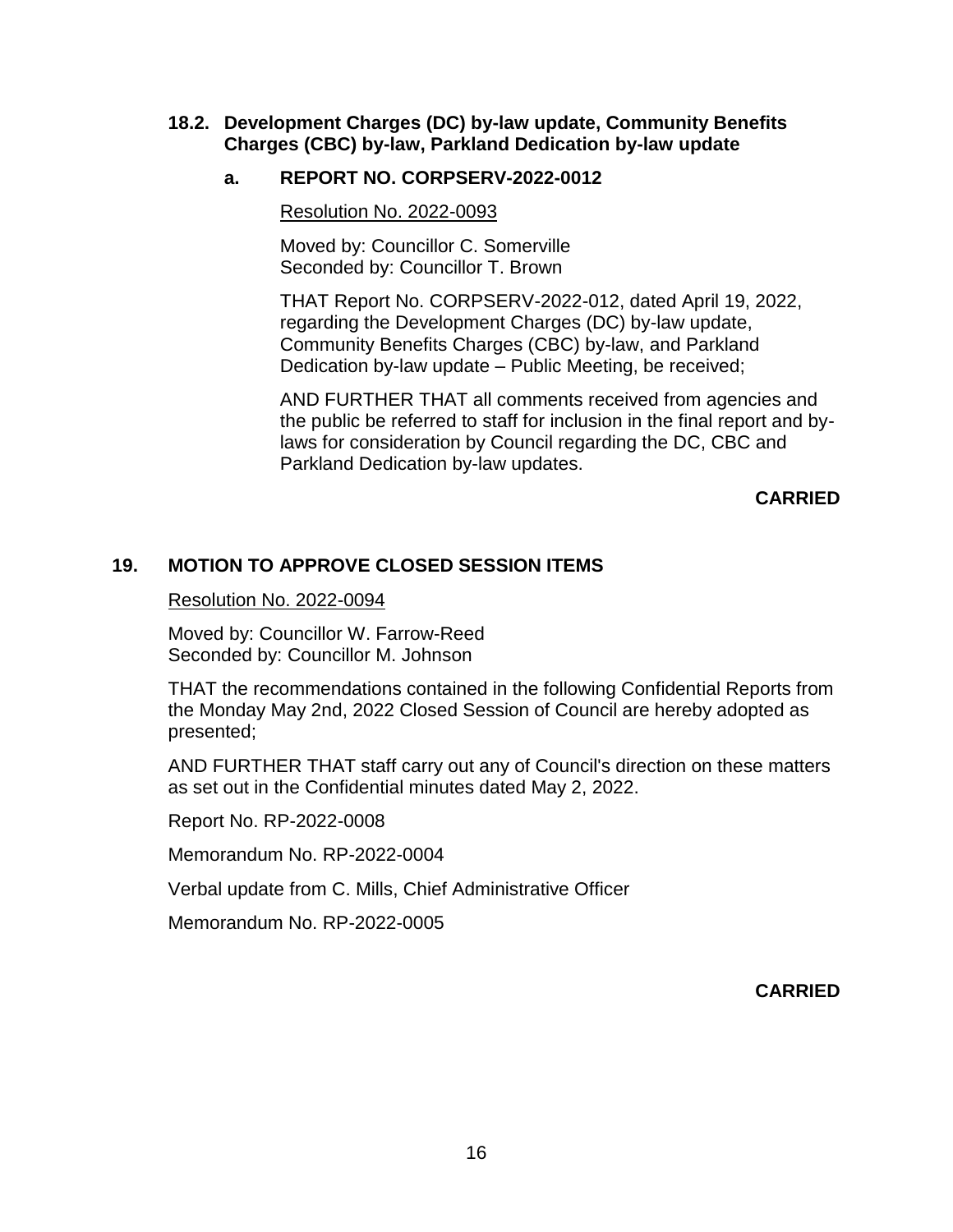# **20. CONSIDERATION OF BYLAWS**

## Resolution No. 2022-0095

Moved by: Councillor J. Fogal Seconded by: Councillor A. Lawlor

THAT the following Bills are hereby passed by Council;

AND FURTHER THAT the Mayor and Clerk are hereby authorized to execute the said by-laws and affix the seal of the Corporation thereto:

# **BY-LAW NO. 2022-0027**

A By-Law to delegate certain powers and duties under the Municipal Act, 2001, S.O. 2001 c.25, and other Acts.

# **BY-LAW NO. 2022-0028**

A By-Law to authorize the street name change of a section of Halton Hills Drive to Humberstone Drive.

# **BY-LAW NO. 2022-0029**

A By-Law to dedicate certain lands as part of the Public Highway System known as Halton Hills Drive; and as Windtree Way.

# **BY-LAW NO. 2022-0030**

A By-Law to remove the Holding (H) Provision from Zoning By-law 57-91, as amended by By-laws 2000-138 and 2021-0066, for lands described as Part of Lot 15, Concession 5, Town of Halton Hills, Regional Municipality of Halton, municipally known as 11450 Steeles Avenue (Premier Gateway Employment Area)

# **BY-LAW NO. 2022-0032**

A By-Law to provide for the levy and collection of rates or levies required for the Town of Halton Hills for the year of 2022 and to provide for the mailing of notices for the payment of taxes.

# **BY-LAW NO. 2022-0031**

A By-Law to adopt the proceedings of the Council Meeting held on the 2nd day of May, 2022 and to authorize its execution.